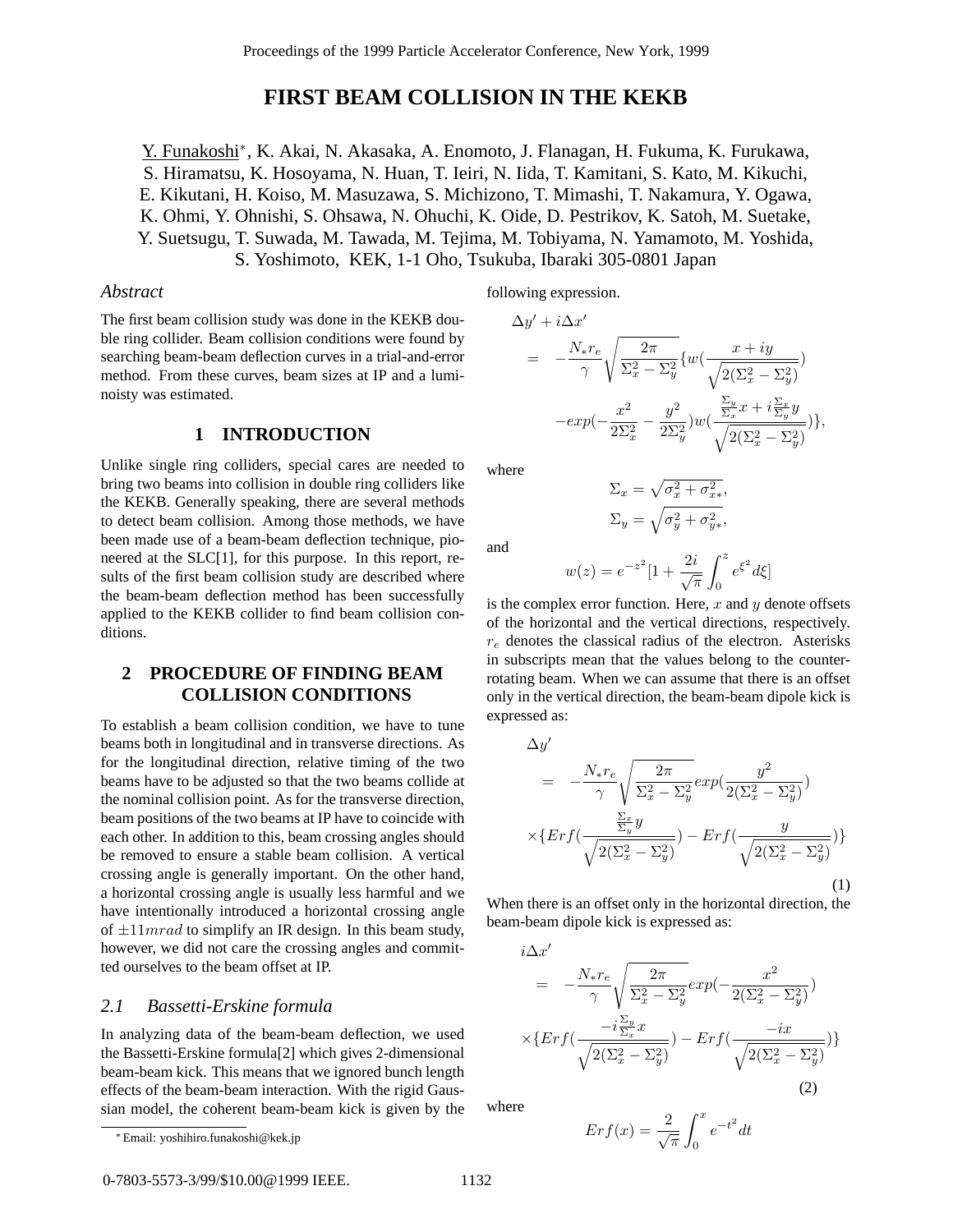is the error function.

### *2.2 Longitudinal*

The collision point can be shifted by changing relative beam timing between LER (low energy ring) and HER (high energy ring). We adjusted an RF phase of LER so that relative timing of an LER bunch and an HER bunch at the BPM's agrees with a design value. Beam timing was observed by monitoring signals from a BPM nearest to IP with an oscilloscope. The BPMs are located at positions where it can detect timing of both beams.

### *2.3 Horizontal*

We observed a horizontal beam-beam deflection with scanning horizontal orbit offsets at IP. The scan was done by changing the RF phase of LER by making use of a design horizontal crossing angle of  $\pm 11 mrad$ .

The beam-beam deflection was detected by measuring orbit change at BPM's beside quadrupole magnets named "QC2" where betatron phase advances from IP are almost  $\pi/2$ . A beam-beam kick is obtained from the following expression.

$$
\Delta x' = \frac{\Delta x_{QC2R}}{\sqrt{\beta_x^* \beta_{xQC2R}}} + \frac{\Delta x_{QC2L}}{\sqrt{\beta_x^* \beta_{xQC2L}}}
$$

Here,  $L$  and  $R$  denote the left side and right side viewed from the ring center, respectively. As shown in the formula, we took sum of these two BPM's to cancel out an effect of orbit drifts. A horizontal orbit offset at IP found from the scan was removed by making an orbit bump.

#### *2.4 Vertical*

A vertical collision condition was searched by scanning a size of an orbit bump made in one of the rings. Beam-Beam deflection was detected by measuring orbit change at BPM's beside quadrupole magnets named "QCS" where betatron phase advances from IP are almost  $\pi/2$ . A beambeam kick is obtained from the following expression.

$$
\Delta y' = \frac{\Delta y_{QCSR}}{\sqrt{\beta_y^* \beta_{yQCSR}}} + \frac{\Delta y_{QCSL}}{\sqrt{\beta_y^* \beta_{yQCSL}}}
$$

To avoid an effect of orbit drift, we took sum of these two BPM's. The scan was continued until we obtained a deflection pattern which characterizes a beam-beam kick.

# **3 RESULTS OF COLLISION STUDY**

#### *3.1 Longitudinal*

Beam collision timing was observed by monitoring signals from one of the electrodes of the BPM closest to IP under the condition that a single bunch is stored in each ring. First, RF buckets of the bunches was adjusted so that the bunches collide roughly at the nominal collision point. And



Figure 1: Horizontal Beam-beam scan with large vertical offset.

then, beam collision timing was adjusted finely by changing an RF phase of LER. An amount of phase adjustment was 7 degree in this study. Since resolution of the timing measurement was around  $10 \sim 20$ *psec*, an error of the tuning was considered to be less than 3mm (10psec).

### *3.2 Horizontal*

The collision study has been done twice. One was done in a single bunch mode and the other was with multibunch beams. Thereinafter in this report, we will only mention about the multibunch beam collision study most recently performed. Typical machine parameters relevant to the present study are summarized in Table 1. Figure 1 shows a typical result of the horizontal (RF phase) scan. In this case, there remained a relatively large vertical offset. The deflection curve was fitted by formula (2) to find a horizontal offset. To remove the horizontal offset, a horizontal orbit bump was made in LER. This process was repeated several times until the center of the curve coincides with the nominal RF phase (-7 degree in the present case). This iteration was needed since the beam-beam kick itself makes some orbit changes and we did not take this effect into account.

After removing the vertical offset (see below), the horizontal scan was done again. Figure 2 shows a result. Again the defelection curve was fitted by formula (2). From the fit, a horizontal beam size was estimated as shown in Table 1. We should note that the estimated value include some error, since we have not yet estimated the effect of the orbit change due to the beam-beam kick.

### *3.3 Vertical*

After the horizontal beam offset was removed, a vertical beam-beam scan was done to search for an optimum collision condition by scanning a size of an orbit bump made in HER. A result of the search is shown in Fig. 3. As is seen in the figure, a relatively large offset of 0.73mm was observed. The vertical beam size was estimated by a fit using formula (1). Again we should note that the estimated beam size includes some error from the beam-beam kick itself.